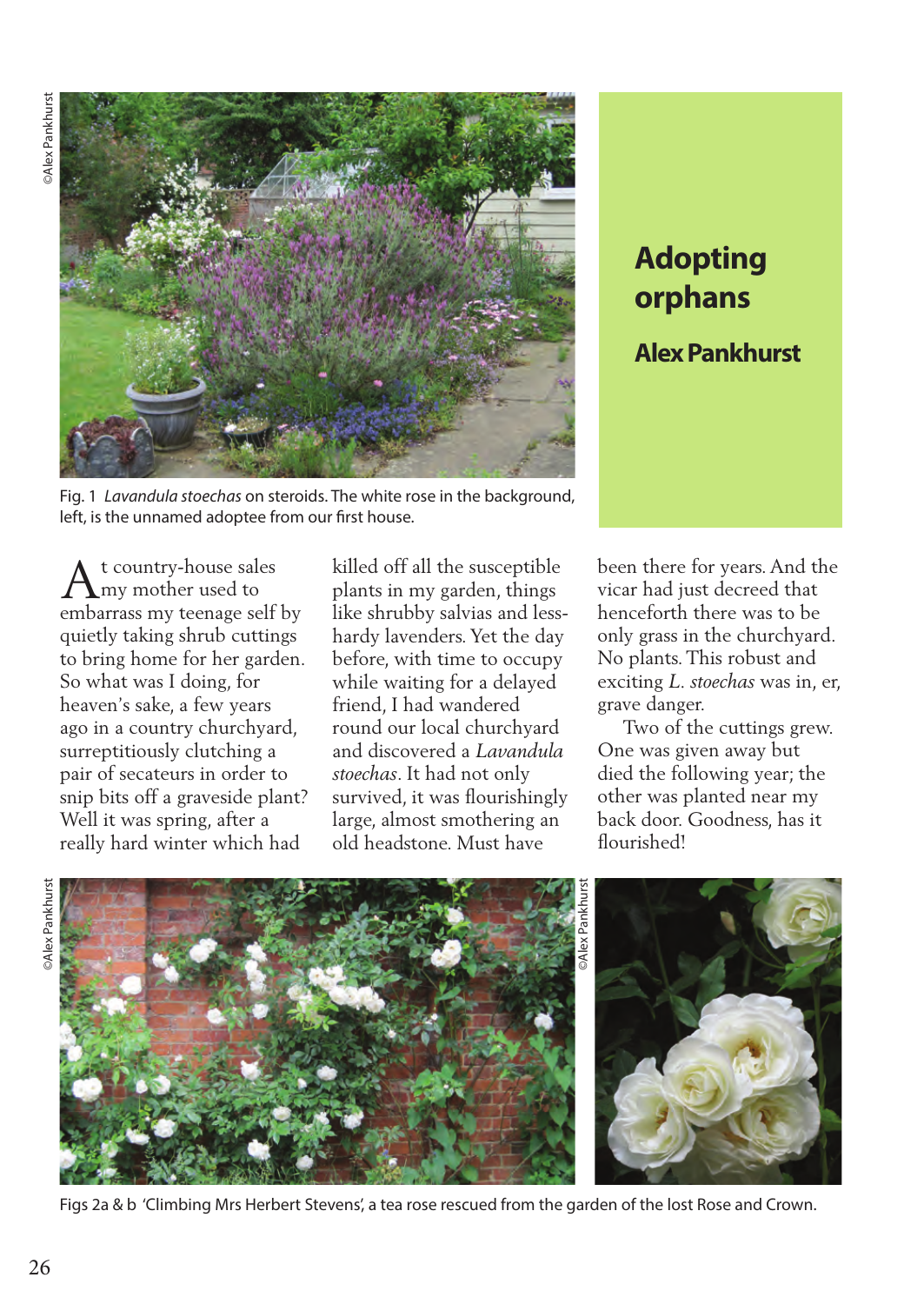It is now more than four foot high and, having splayed, five foot wide. This is a *Lavandula stoechas* on steroids, a giant, bursting with exuberance and vitality (fig. 1). It's covered with flowers from late May, to the delight of bees, so seedlings would be expected. But there are none. Perhaps the thing is sterile. Whether it is or not, this plant is unlike any other *Lavandula stoechas* I've grown, or seen. Usually they're small, lacking enthusiasm for life, and liable to be killed, or at least knocked backwards, by severe winters. The first cuttings may have been a lucky strike, because they don't seem to root easily. But I must buck up efforts to spread my rescued orphan around. It's thrillingly different.

 Like many villages, ours is losing pubs, and one, the Rose and Crown, was bought a while back to be knocked down for three houses to be built on the plot. Demolition began, which exposed its garden to street view. And there was a lovely shrub rose, eight foot high and wide, covered with double white blooms. Although not the right time of year to take cuttings, it was worth a try, so, oh dear, again armed with secateurs and this time trespassing, I snipped off likely looking pieces and stuck them in a pot. Hesitantly, one decided to live, and now I've given cuttings from it to people



Fig. 3 A rose without a name, but a real gem.

in the village pleased to have the rose from the poor old Rose and Crown. The original was of course destroyed by the builders. I think it is 'Climbing Mrs Herbert Stevens' (figs 2a & b), a vigorous Tea Rose discovered as a sport in 1922. So it was someone else's 'happenstance' plant from the start. I like that.

 No name has been discovered for my first adopted orphan, a charming little white rose from our first house, 50 years ago, in rural

south Cheshire. The land was mostly orchard, but in the garden was a small, multistemmed bush rose. Growing on its own roots, it is so easy to propagate it has come with me to four subsequent gardens (fig. 3). A real gem, and people I've given it to are delighted. In 1990, privileged to interview the great rosarian Graham Stuart Thomas, I took him a piece, asking what it was. But even he didn't know, and its name and origin remain a mystery.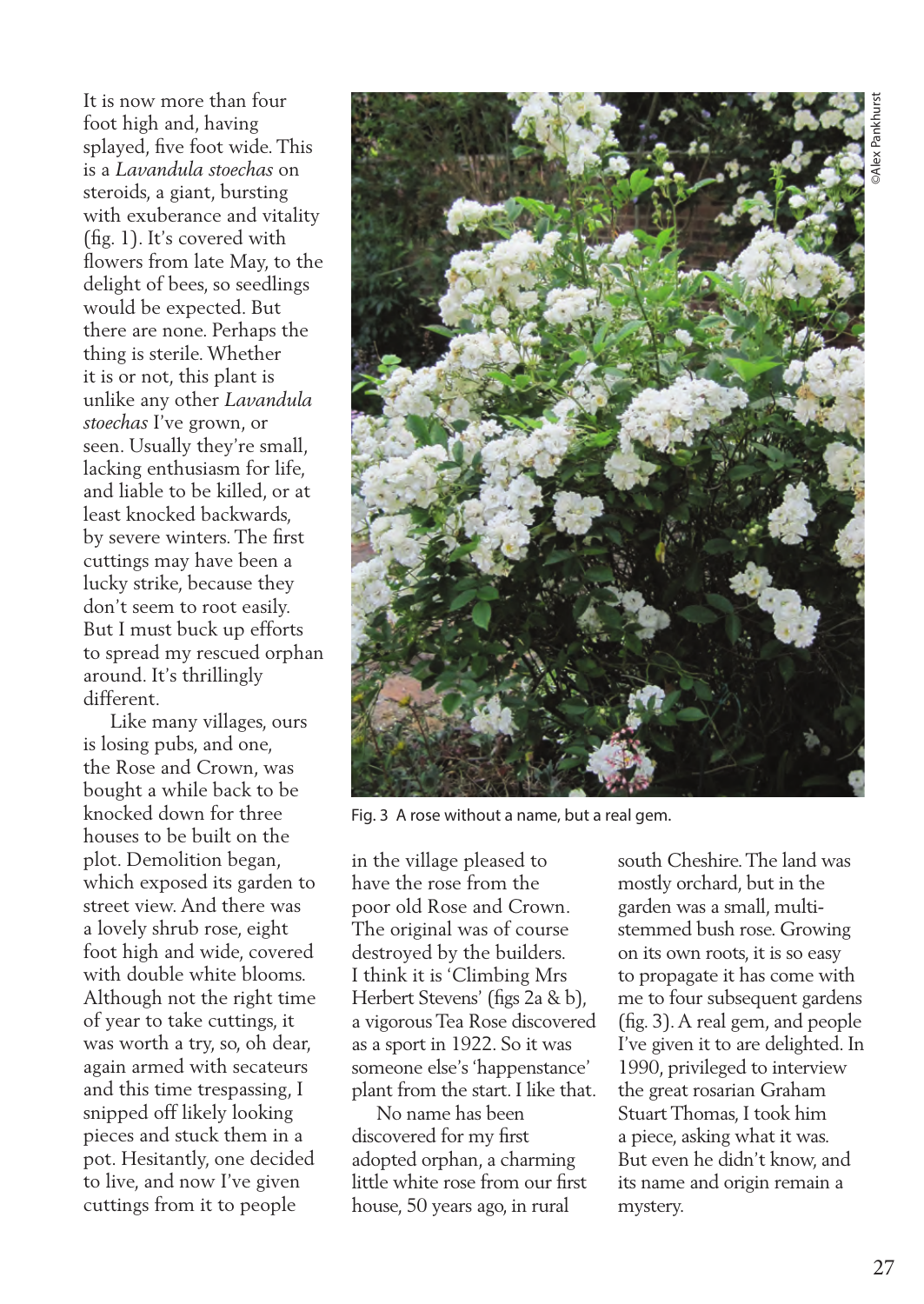

Fig. 4 *Mimulus aurantiacus* 'Pure Gold'.



Fig. 5 *Diascia* 'Peaches and Cream'.

The Cheshire property subsequently became a tractor depot, so no hope for the garden, or any plants therein. It's good to have saved this special little rose.

 I like, but find rather too tender, the orange *Mimulus aurantiacus*. A Californian native, here it is generally

regarded as a conservatory plant. A farmer's wife in the area was so taken with the species that she briefly bred them, sowing seed and producing various colours, selling them on a stall at a local plant sale. A deep yellow one she called 'Pure Gold' came home with me. And to

my delight this has proved much hardier than the type. Planted against a southfacing wall, it clearly doesn't appreciate a hard winter, yet shrugs off the setback, and flowers gloriously for weeks in the summer (fig. 4). Its creator has now lost interest in the species, and no longer has this one. I did give a young plant to a nursery some time ago, but it still isn't commercially available. It should be.

 At the 2008 HPS Summer Day in Kent I was charmed by a variegated diascia called 'Peaches and Cream', thought to have been a chance seedling, on the garden plant stall of Mike and Hazel Brett. Back home, the plant spread into an eye-catching mat (fig. 5) that was subsequently much admired by visitors. With the Brett's agreement, I sent some to a West Country nursery they favoured, although it was found not reliably hardy enough to be stocked for long. Perhaps it needs the inhospitably dry conditions provided by my gravel soil and low rainfall to come through winters. I like it for itself, but with diascias currently featuring in all the plant catalogues, in new colours, breeders should surely home in on this variegated form with alacrity.

 A plant adopted some forty years ago, I've only just realised was a rare rescue. We moved here in 1976, and soon after I noticed in a village front garden drifts of a most attractive oxalis.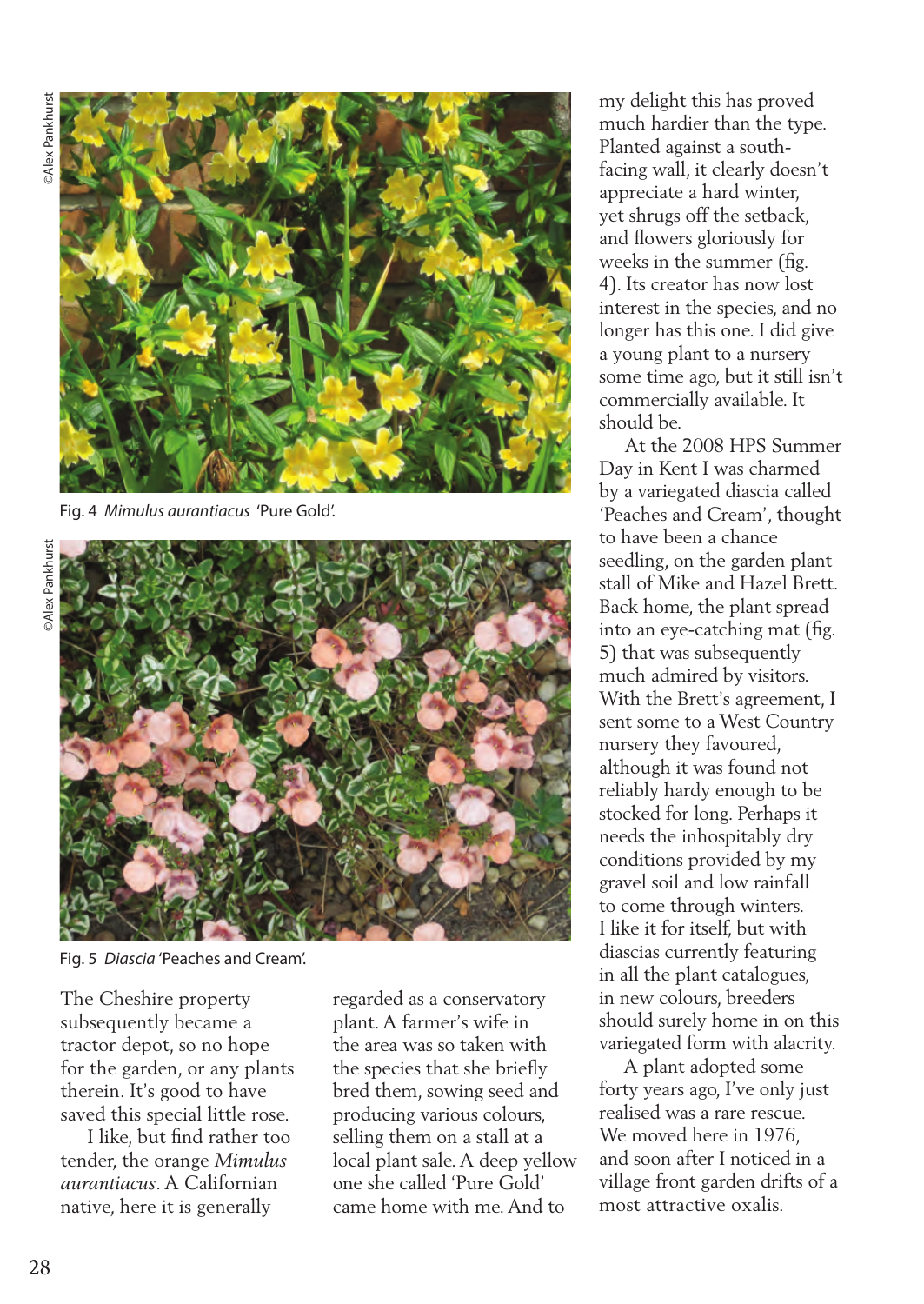Well two, to be precise, because while the majority were white-flowered, a few were pale pink. The householder kindly said I could have some bits of both. Just as well, because they moved soon after and the new owners paved over the front garden.

 I sought a name from the RHS, who said with certainty that it was *Oxalis articulata*. Having no reason to doubt them, it's been *Oxalis articulata* in my mind for four decades. Until this spring, when I tracked down the couple's son in case he could provide information about the local business his father had worked for – which I was writing a piece about. He was very helpful, enthused about his childhood in the village, and arranged to bring some photographs. Deciding that a gift of his former home's oxalis would be a nice gesture of thanks, I looked up *O. articulata* on the internet. Only to find that there was nothing that resembled mine. Not *O. articulata*, nor any of the other oxalis in the *Plant Finder* that I googled.

 Oxalis can be a nuisance, seeding all over the place. But a particular, and useful, feature of my foundlings is that both the white and the pale pink are sterile. That would point to them being hybrids (with Wood Sorrel *O. acetosella* as a likely parent – the leaves taste bitter). When the son,



Fig. 6 *Oxalis* 'Dedham Snow'.



Fig. 7 *Oxalis* 'Dedham Blush'.

now 65, visited, I asked him where the original oxalis might have come from. His father had a friend who was very knowledgeable about plants, was all he could think of.

 The white-flowered form is totally hardy. It grows happily in shade or full

sun, which here can mean oven-like conditions. Being sterile, it flowers all summer. Sometimes, if stressed in midsummer drought, it suffers from a rust which destroys the leaves. Doesn't seem to stop it flowering though, and by the following spring the rust has been